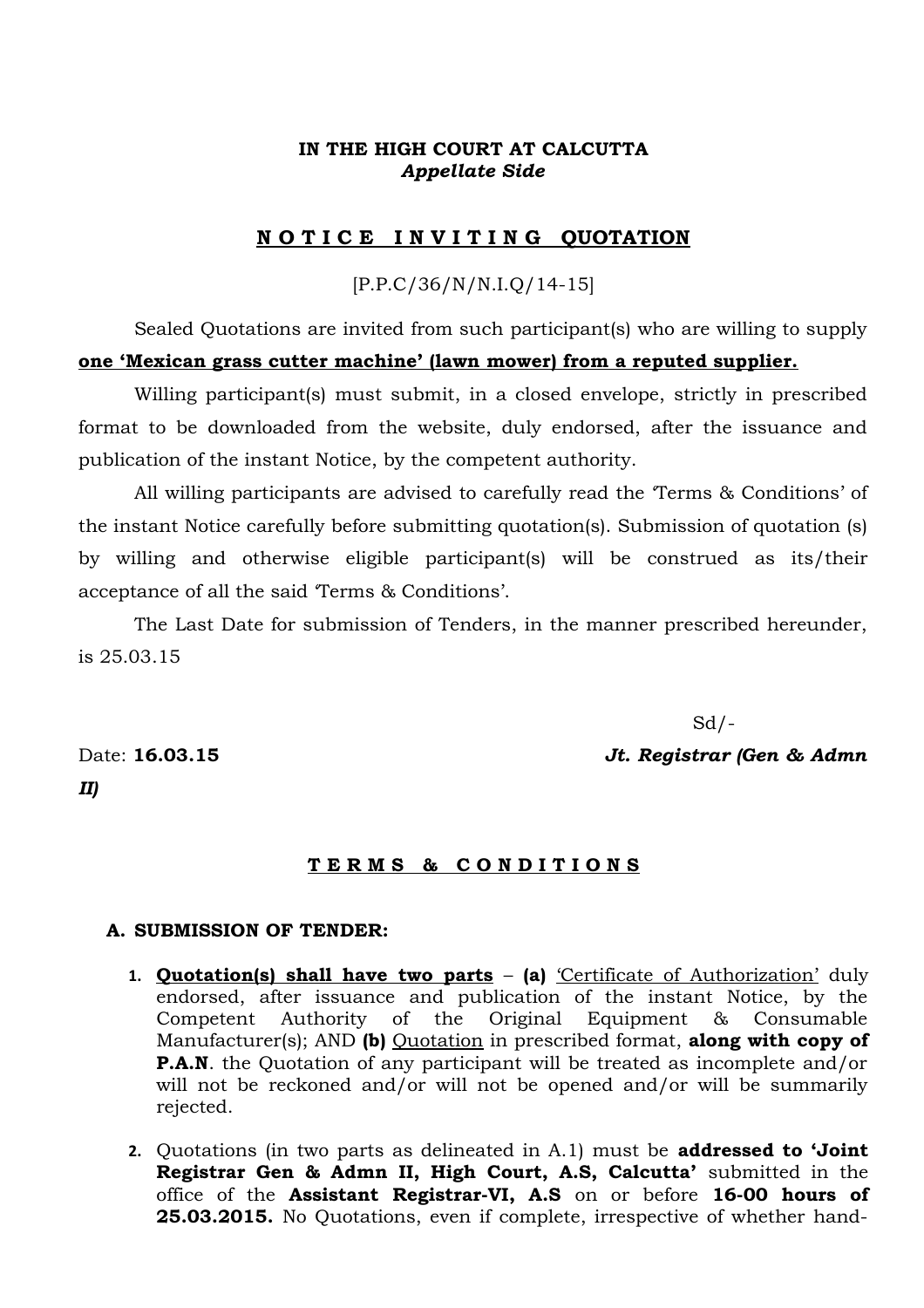delivered or sent by Post etc., will be received after 16-00 hours of 25.03.2015.

# B. **OPENING OF QUOTATION:**

1. Quotations, if considered valid and complete, will be opened jointly by Deputy Registrar Court Management A.S, Assistant Registrar-VI, A.S, and any subsequent declaration pertaining to the instant 'Notice Inviting Quotation' will be published in the Notice Board of the A.S.

# **C. GENERAL:**

- 1. Canvassing by any participant, in any form, will render its disqualification.
- 2. The Hon'ble Court may issue Purchase Order in favour of any such participant whose Quotation is valid and complete, and whose Quotation/Offer has been reasonably regarded as substantially approvable. In this regard, the decision of the Competent Authority of this Hon'ble Court will be final and binding upon all concerned.
- 3. The Hon'ble Court may cancel the instant process at any point of time without ascribing any reason whatsoever.

## **XXXXXXXXXXXXXXXXXX**